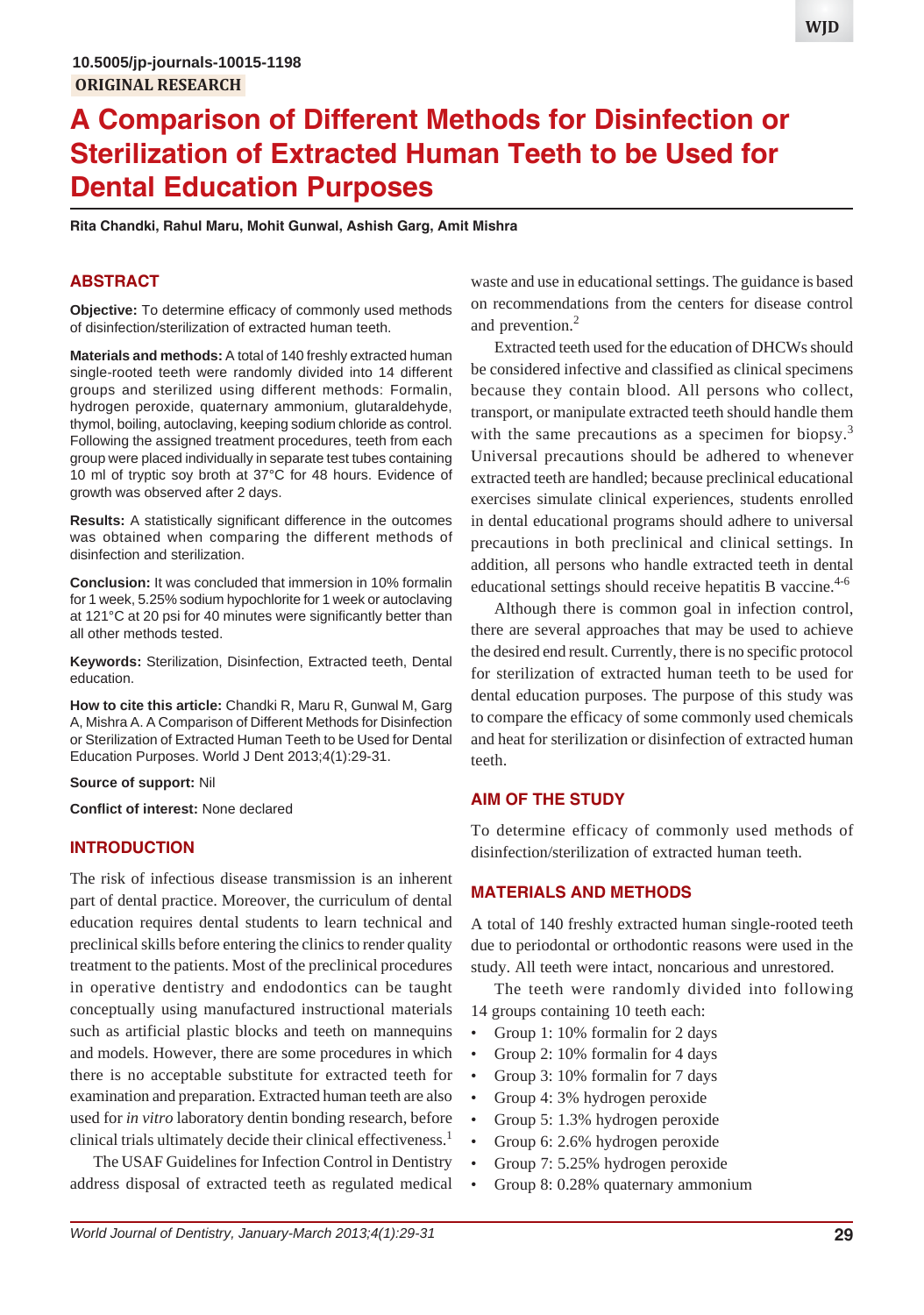- Group 9: 2% glutaraldehyde
- Group 10: 0.1% thymol in distilled water
- Group 11: Boiling at 100°C
- Group 12: Autoclaving at 121°C for 20 minutes
- Group 13: Autoclaving at 121°C for 40 minutes
- Group 14: 0.9% sodium chloride as control group.

All teeth were immersed in separate bottles containing 10 ml of the disinfectant at 25°C.

Following the assigned treatment procedures, teeth from each group were placed individually in separate test tubes containing 10 ml of tryptic soy broth at 37°C for 48 hours. Evidence of growth was observed after 2 days. No visible growth in the broth was considered effective disinfection/ sterilization.

# **RESULTS**

Chi-square analysis of the data indicates a statistically significant difference in the outcomes when comparing the different methods of disinfection and sterilization (Table 1). The calculated Chi-square value came to 58.92 which is more than the table value at 0.01 for 13° of freedom. Immersion in 10% formalin for 1 week, 5.25% sodium hypochlorite for 1 week or autoclaving at 121°C at 20 psi for 40 minutes were significantly better than all other methods tested ( $p < 0.001$ ).

## **DISCUSSION**

The occupational safety and health administration (OSHA) blood-borne pathogens standard considers human teeth used for teaching and research purposes as a potential source of blood-borne pathogens. To address this concern, CDC recommends storing extracted teeth in 1:10 household bleach.<sup>7</sup> However, Tate and white<sup>8</sup> demonstrated that to be an ineffective disinfectant for this purpose.

Difficulties do exist in the use of extracted human teeth because:

- They are grossly contaminated,
- Difficult to sterilize because of their structure and,
- May be damaged or altered by the sterilization procedures.<sup>1</sup>

Numerous chemicals have been tried with varying success.<sup>8,9</sup> Ethylene oxide sterilization has been found to have 20 to 36% efficacy on *B. subtilis* spores in extracted teeth $10$ 

Use of gamma radiation has also been suggested. $11$ Pantera and Schuster found microbial growth from the canals of extracted teeth that had been autoclaved for 20 minutes, but a 40-minute cycle eliminated all microbial growth.<sup>9</sup>

In this study we found 10% formalin for a period of 7 days, 5.25% sodium hypochlorite for a period of 7 days and autoclaving for 40 minutes were the most effective; but previous studies recommend formalin and autoclaving because they are simple, cheap and suitable for routine use in preclinical courses, exercises and research purposes. The results obtained are in consensus with that of previous studies. $12,13$ 

# **Safety Concerns**

Formalin is hazardous, irritant and a potential carcinogen<sup>1</sup> but when used, it is recommended that the container holding the teeth should be opened only under a fume hood and the teeth should be rinsed prior to their use. Impervious gloves and goggles should be used to prevent skin and eye exposure.

It has been reported that sodium hypochlorite may increase enamel porosity by deproteinization and alter dentin structure, by removing or modifying the protein matrix, which could invalidate the use of teeth stored in this solution.<sup>14</sup>

| <b>Table 1:</b> Comparison of different methods used in the study |                           |             |                      |                            |
|-------------------------------------------------------------------|---------------------------|-------------|----------------------|----------------------------|
| <b>Treatment</b>                                                  | Concentration/temperature | Time period | No. of teeth studied | No. of teeth<br>sterilized |
| Formalin                                                          | 10%                       | 2 days      | 10                   | 03                         |
| Formalin                                                          | 10%                       | 4 days      | 10                   | 06                         |
| Formalin                                                          | 10%                       | 7 days      | 10                   | 10                         |
| Hydrogen peroxide                                                 | 3%                        | 7 days      | 10                   | 06                         |
| Hydrogen peroxide                                                 | 1.3%                      | 7 days      | 10                   | 02                         |
| Sodium hypochlorite                                               | 2.6%                      | 7 days      | 10                   | 07                         |
| Sodium hypochlorite                                               | 5.25%                     | 7 days      | 10                   | 10                         |
| Quaternary ammonium                                               | 0.28%                     | 7 days      | 10                   | 06                         |
| Glutaraldehyde                                                    | 2%                        | 7 days      | 10                   | 03                         |
| Thymol in distilled water                                         | 0.1%                      | 7 days      | 10                   | 00                         |
| <b>Boiling</b>                                                    | $100^{\circ}$ C           | 20 minutes  | 10                   | 05                         |
| Autoclaving                                                       | $121^{\circ}$ C           | 20 minutes  | 10                   | 08                         |
| Autoclaving                                                       | $121^{\circ}$ C           | 40 minutes  | 10                   | 10                         |
| Sodium chloride (control)                                         | 0.9%                      | 1 week      | 10                   | 00                         |